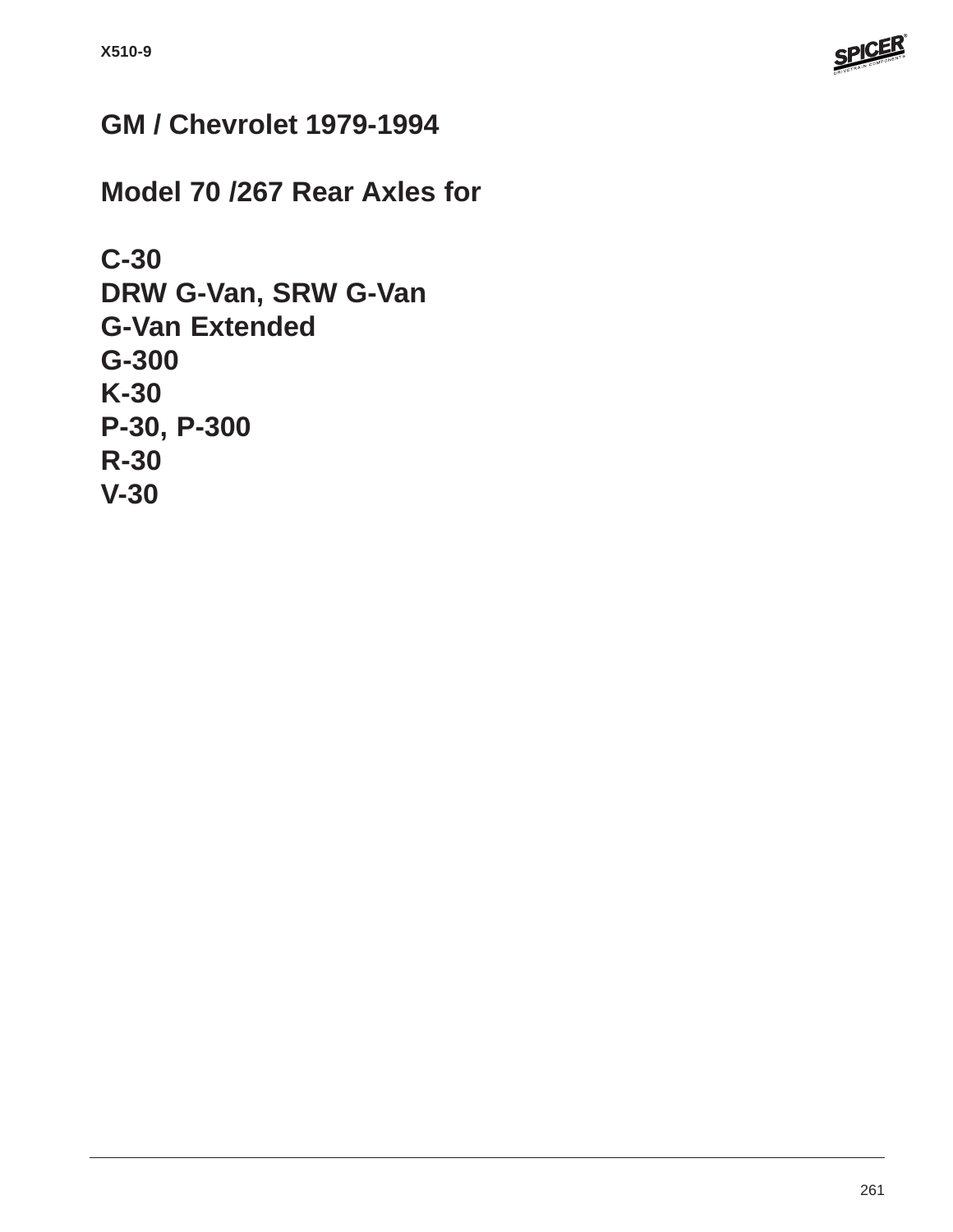

### **Exploded View GM Model 70 /267 Rear Axles**

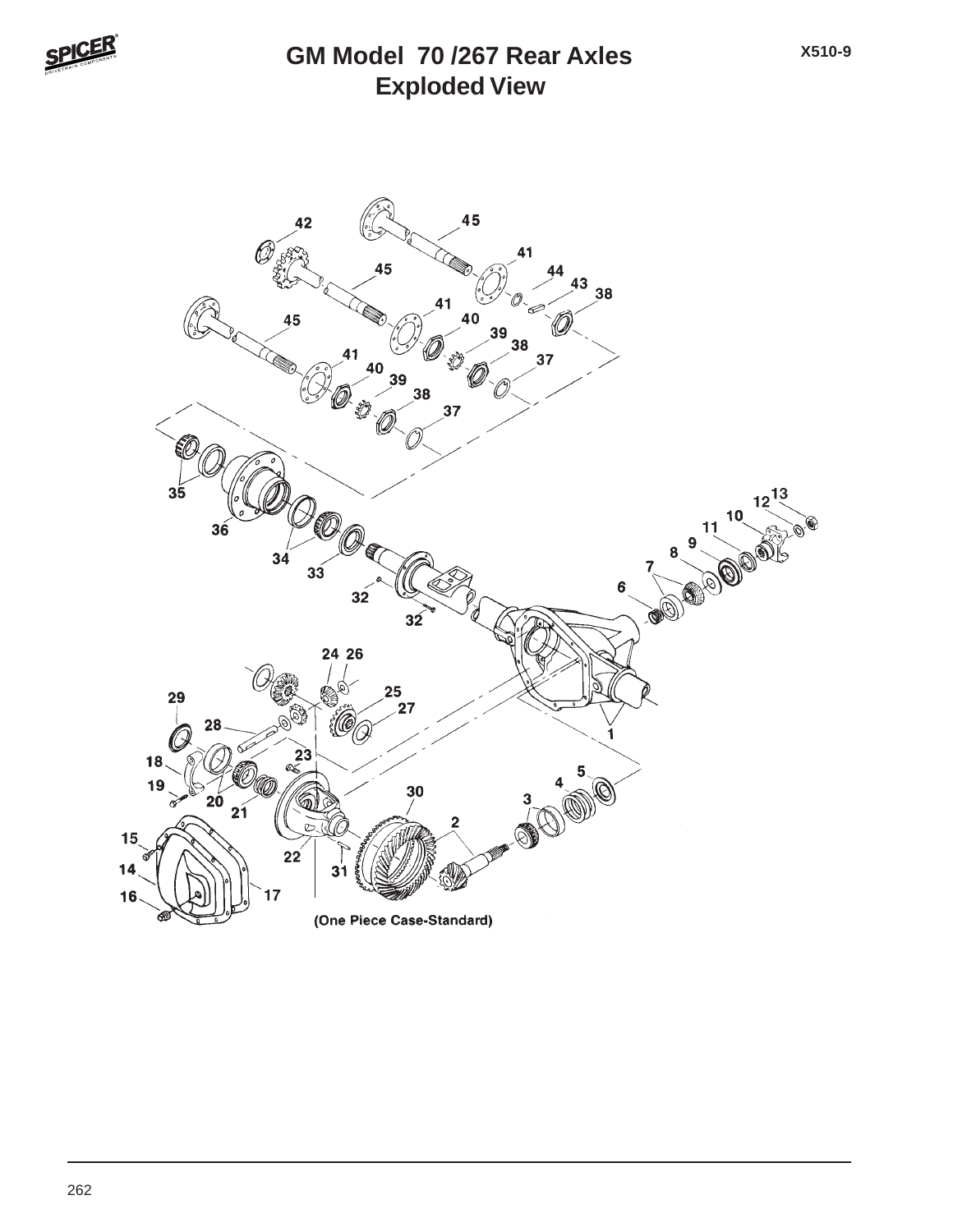## **Parts Listing GM Model 70 /267 Rear Axles**



| <b>ITEM</b><br>NO.        | <b>PART</b><br><b>NUMBER</b>  | <b>DESCRIPTION</b>               | <b>ITEM</b><br>NO. | <b>PART</b><br><b>NUMBER</b> | <b>DESCRIPTION</b>               |
|---------------------------|-------------------------------|----------------------------------|--------------------|------------------------------|----------------------------------|
| 1                         | $-^{(3)}$                     | Housing - Axle Service           | 20                 | $-^{(2)}$                    | KIT - Differential Bearing       |
| $\sqrt{2}$                | $-$ (1)                       | Drive Pinion & Gear Assembly     | 21                 | $- (2)$                      | PKG - Diff Bearing Shim (inc 17) |
| $\ensuremath{\mathsf{3}}$ | $-^{(2)}$                     | KIT - Inner Pinion Bearing       | 22                 | $-$ (4)                      | Case - Differential (std)        |
| $\overline{4}$            | $\overline{\phantom{0}}$      | Inner Pinion Bearing Shims       | 23                 | $-^{(2)}$                    | Bolt - Drive Gear (qty 12)       |
|                           |                               | (see shim packages)              | 24                 | 35080                        | Pinion - Differential (std)      |
|                           | 706357X                       | PKG - Pinion Bearing Shim        | 25                 | 35079                        | Gear - Differential (std)        |
|                           |                               | (inc items 4, 6, 12, 13, 17)     | 26                 | 35082                        | Thrustwasher - Diff Pinion (std) |
| $\,$ 5 $\,$               | $-^{(2)}$                     | Baffle - Pinion Bearing          | 27                 | 34729                        | Thrustwasher - Diff Gear (std)   |
| 6                         | $\overbrace{\phantom{12333}}$ | Outer Pinion Bearing Shims       | 28                 | $-^{(2)}$                    | Shaft - Differential (std)       |
|                           |                               | (see shim packages)              | 29                 | $-^{(2)}$                    | Spacer - Differential Bearing    |
|                           | $-^{(2)}$                     | PKG - Diff & Pinion Bearing Shim | 30                 |                              | Tone Ring (ABS)                  |
|                           |                               | (inc items 4, 6, 12, 13, 17, 21) | 31                 | 47024                        | Lock - Differential Shaft (std)  |
| $\overline{7}$            | 706045X                       | KIT - Outer Pinion Bearing       | 32                 | $-^{(3)}$                    | Nut/Bolt - Brake Mounting        |
| 8                         | 42737                         | Thrustwasher - Bearing           | 33                 | 39693                        | Hub Seal                         |
| $\boldsymbol{9}$          | 42449                         | Seal - Pinion Oil                | 34                 | $-^{(2)}$                    | KIT - Inner Wheel Bearing        |
| 10                        | $-^{(2)}$                     | End Yoke Assembly (inc 11)       | 35                 | $-^{(2)}$                    | KIT - Outer Wheel Bearing        |
| 11                        | 232752                        | Slinger - End Yoke               | 36                 | $-^{(3)}$                    | Wheel Hub                        |
| 12                        | 30275                         | Washer - Pinion Nut              | 37                 | $-^{(2)}$                    | Thrustwasher - Wheel Bearing     |
| 13                        | 30271                         | Pinion Nut                       | 38                 | $-^{(2)}$                    | Spindle Nut                      |
|                           | $-^{(2)}$                     | KIT - Carrier Cover              | 39                 | $-^{(2)}$                    | Lockwasher - Spindle Nut         |
|                           |                               | (inc items 14, 15, 16)           | 40                 | $-^{(2)}$                    | Spindle Nut                      |
| 14                        | $-^{(2)}$                     | <b>Carrier Cover</b>             | 41                 | $-^{(2)}$                    | Gasket                           |
| 15                        | 34822                         | Bolt - Carrier Cover (qty 10)    | 42                 | $-^{(2)}$                    | Hub Cap                          |
| 16                        | $-^{(2)}$                     | Plug - Carrier Cover             | 43                 | $-^{(2)}$                    | Key - Square                     |
| 17                        | 34687                         | Gasket - Carrier Cover           | 44                 | $-^{(2)}$                    | Snap Ring                        |
| 18                        | $-^{(3)}$                     | Differential Bearing Cap         | 45                 | $-$ (1)                      | Axle Shaft                       |
| 19                        | 48632-1                       | Bolt - Differential Bearing Cap  |                    |                              |                                  |
|                           |                               |                                  |                    |                              |                                  |
|                           |                               |                                  |                    |                              |                                  |
|                           |                               |                                  |                    |                              |                                  |
|                           |                               |                                  |                    |                              |                                  |
|                           |                               |                                  |                    |                              |                                  |
|                           |                               |                                  |                    |                              |                                  |
|                           |                               |                                  |                    |                              |                                  |
|                           |                               |                                  |                    |                              |                                  |
|                           |                               |                                  |                    |                              |                                  |
|                           |                               |                                  |                    |                              |                                  |
|                           |                               |                                  |                    |                              |                                  |
|                           |                               |                                  |                    |                              |                                  |
|                           |                               |                                  |                    |                              |                                  |
|                           |                               |                                  |                    |                              |                                  |
|                           |                               |                                  |                    |                              |                                  |
|                           |                               |                                  |                    |                              |                                  |
|                           |                               |                                  |                    |                              |                                  |
|                           |                               |                                  |                    |                              |                                  |
|                           |                               |                                  |                    |                              |                                  |
|                           |                               |                                  |                    |                              |                                  |
|                           |                               |                                  |                    |                              |                                  |
|                           |                               |                                  |                    |                              |                                  |
|                           |                               |                                  |                    |                              |                                  |
|                           |                               |                                  |                    |                              |                                  |
|                           |                               |                                  |                    |                              |                                  |
|                           |                               |                                  |                    |                              |                                  |
|                           |                               |                                  |                    |                              |                                  |

- (1) See "Bill of Material Table" on next page
- (2) See "Variable Parts Table" within this section
- (3) Contact Vehicle Manufacturer
- (4) Not Sold Separately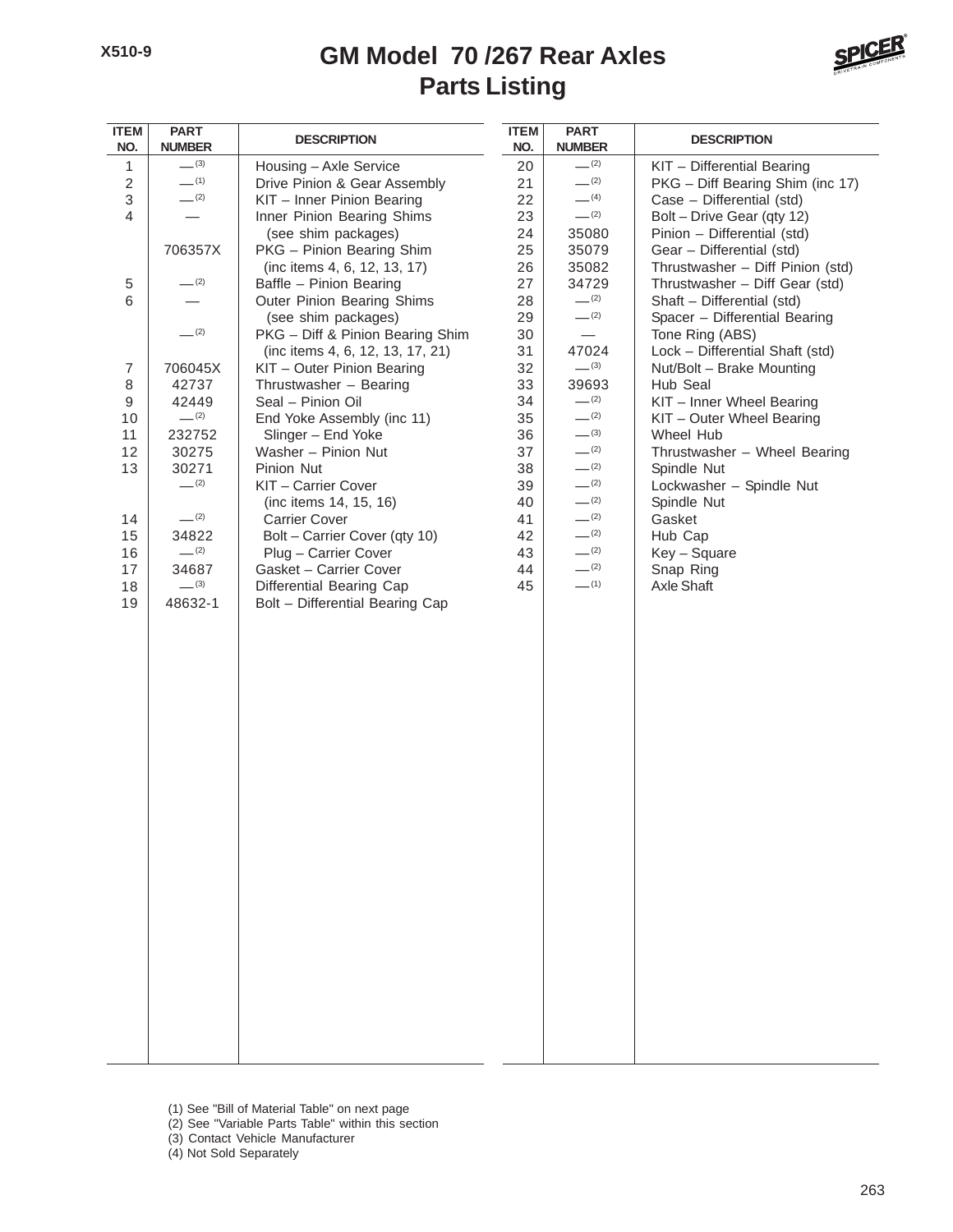

| Axle            |                                 |       | <b>Axle Kits</b>          | Shaft & Joint Assy.           |                     |                        |                   |                  |
|-----------------|---------------------------------|-------|---------------------------|-------------------------------|---------------------|------------------------|-------------------|------------------|
| <b>Bill of</b>  | Diff.                           |       | Ring Gear &               |                               | <b>Differential</b> |                        | <b>Right Hand</b> | <b>Left Hand</b> |
| <b>Material</b> | <b>Type</b>                     | Ratio | Pinion Kit <sup>(7)</sup> | Case Assy. Kit <sup>(8)</sup> | Case Kit            | <b>Inner Parts Kit</b> | Shaft Assy.       | Shaft Assy.      |
|                 | 1979 G-300 146" WB - 70B        |       |                           |                               |                     |                        |                   |                  |
| 603703-1        | Standard                        | 4.10  | 706999-4X                 | 706051X                       | 706055X             | 706058X                | 41100-1           | 41100-1          |
| 603703-2        | Standard                        | 4.56  | 706999-6X                 | 706052X                       | 706056X             | 706058X                | 41100-1           | 41100-1          |
|                 | 1979 C-30 Dual Wheel - 70HD     |       |                           |                               |                     |                        |                   |                  |
| 603704-1        | Standard                        | 4.10  | 706999-4X                 | 706064X                       | 706068X             | 706058X                | 41100-1           | 41100-1          |
| 603704-2        | Standard                        | 4.56  | 706999-6X                 | 706065X                       | 706069X             | 706058X                | 41100-1           | 41100-1          |
| 603704-3        | Standard                        | 3.73  | 706999-2X                 | 706064X                       | 706068X             | 706058X                | 41100-1           | 41100-1          |
| 603704-4        | Standard                        | 4.56  | 706999-6X                 | 706065X                       | 706069X             | 706058X                | 41100-1           | 41100-1          |
| 603704-5        | Standard                        | 4.10  | 706999-4X                 | 706064X                       | 706068X             | 706058X                | 41100-1           | 41100-1          |
| 603704-6        | No Spin                         | 4.10  | 706999-4X                 | 70716X                        | 706185X             | 35683                  | 41100-1           | 41100-1          |
|                 | 1979 P-300 Motor Home - 70HD    |       |                           |                               |                     |                        |                   |                  |
| 603929-1        | Standard                        | 4.56  | 706999-6X                 | 706065X                       | 706069X             | 706058X                | 36625-1           | 36625-1          |
| 603929-2        | Standard                        | 4.88  | 706999-8X                 | 706065X                       | 706069X             | 706058X                | 36625-1           | 36625-1          |
|                 | 1979 P-300 UPS - 70HD           |       |                           |                               |                     |                        |                   |                  |
| 603970-1        | Standard                        | 4.10  | 706999-4X                 | 706064X                       | 706068X             | 706058X                | 41100-1           | 41100-1          |
| 603987-1        | Standard                        | 4.10  | 706999-4X                 | 706064X                       | 706068X             | 706058X                | 41100-1           | 41100-1          |
|                 | 1980-81 C-30 Dual Wheel - 70HD  |       |                           |                               |                     |                        |                   |                  |
| 605003-1        | Standard                        | 4.10  | 706999-4X                 | 706064X                       | 706068X             | 706058X                | 41100-1           | 41100-1          |
| 605003-2        | Standard                        | 4.56  | 706999-6X                 | 706065X                       | 706069X             | 706058X                | 41100-1           | 41100-1          |
| 605003-3        | Standard                        | 3.73  | 706999-2X                 | 706064X                       | 706068X             | 706058X                | 41100-1           | 41100-1          |
| 605003-4        | Standard                        | 3.73  | 706999-2X                 | 706064X                       | 706068X             | 706058X                | 41100-1           | 41100-1          |
| 605003-5        | Standard                        | 4.10  | 706999-4X                 | 706064X                       | 706068X             | 706058X                | 41100-1           | 41100-1          |
| 605003-6        | Standard                        | 4.56  | 706999-6X                 | 706065X                       | 706069X             | 706058X                | 41100-1           | 41100-1          |
| 605003-7        | Standard                        | 4.10  | 706999-4X                 | 706064X                       | 706068X             | 706058X                | 41100-1           | 41100-1          |
| 605003-8        | Standard                        | 4.56  | 706999-6X                 | 706065X                       | 706069X             | 706058X                | 41100-1           | 41100-1          |
| 605003-9        | Standard                        | 3.73  | 706999-2X                 | 706064X                       | 706068X             | 706058X                | 41100-1           | 41100-1          |
| 605003-10       | Standard                        | 3.73  | 706999-2X                 | 706064X                       | 706068X             | 706058X                | 41100-1           | 41100-1          |
| 605003-11       | Standard                        | 4.10  | 706999-4X                 | 706064X                       | 706068X             | 706058X                | 41100-1           | 41100-1          |
| 605003-12       | Standard                        | 4.10  | 706999-6X                 | 706065X                       | 706069X             | 706058X                | 41100-1           | 41100-1          |
|                 | 1980-81 P-300 Motor Home - 70HD |       |                           |                               |                     |                        |                   |                  |
| 605004-1        | Standard                        | 4.56  | 706999-6X                 | 706065X                       | 706069X             | 706058X                | 36625-1           | 36625-1          |
| 605004-2        | Standard                        | 4.88  | 706999-8X                 | 706065X                       | 706069X             | 706058X                | 36625-1           | 36625-1          |
| 605004-3        | Standard                        | 4.56  | 706999-6X                 | 706065X                       | 706069X             | 706058X                | 36625-1           | 36625-1          |
| 605004-4        | Standard                        | 4.88  | 706999-8X                 | 706065X                       | 706069X             | 706058X                | 36625-1           | 36625-1          |
|                 | 1980-81 P-300 UPS - 70HD        |       |                           |                               |                     |                        |                   |                  |
| 605005-1        | Standard                        | 4.10  | 706999-4X                 | 706064X                       | 706068X             | 706058X                | 41100-1           | 41100-1          |
| 605005-2        | Standard                        | 3.73  | 706999-2X                 | 706064X                       | 706068X             | 706058X                | 41100-1           | 41100-1          |
| 605005-3        | Standard                        | 3.73  | 706999-2X                 | 706064X                       | 706068X             | 706058X                | 41100-1           | 41100-1          |
| 605005-4        | Standard                        | 4.10  | 706999-4X                 | 706064X                       | 706068X             | 706058X                | 41100-1           | 41100-1          |
| 605005-5        | Standard                        | 3.73  | 706999-2X                 | 706064X                       | 706068X             | 706058X                | 41100-1           | 41100-1          |
| 605005-6        | Standard                        | 3.73  | 706999-2X                 | 706064X                       | 706068X             | 706058X                | 41100-1           | 41100-1          |
|                 | 1980-81 P-300 Motor Home - 70HD |       |                           |                               |                     |                        |                   |                  |
| 605068-1        | Standard                        | 4.56  | 706999-6X                 | 706065X                       | 706069X             | 706058X                | 36625-1           | 36625-1          |
| 605068-2        | Standard                        | 4.88  | 706999-8X                 | 706065X                       | 706069X             | 706058X                | 36625-1           | 36625-1          |
| 605068-3        | Standard                        | 4.56  | 706999-6X                 | 706065X                       | 706069X             | 706058X                | 36625-1           | 36625-1          |
| 605068-4        | Standard                        | 4.88  | 706999-8X                 | 706065X                       | 706069X             | 706058X                | 36625-1           | 36625-1          |
|                 |                                 |       |                           |                               |                     |                        |                   |                  |
|                 |                                 |       |                           |                               |                     |                        |                   |                  |

(7) See Ring Gear & Pinion Kits in XGI Catalog for ratio & tooth combinations.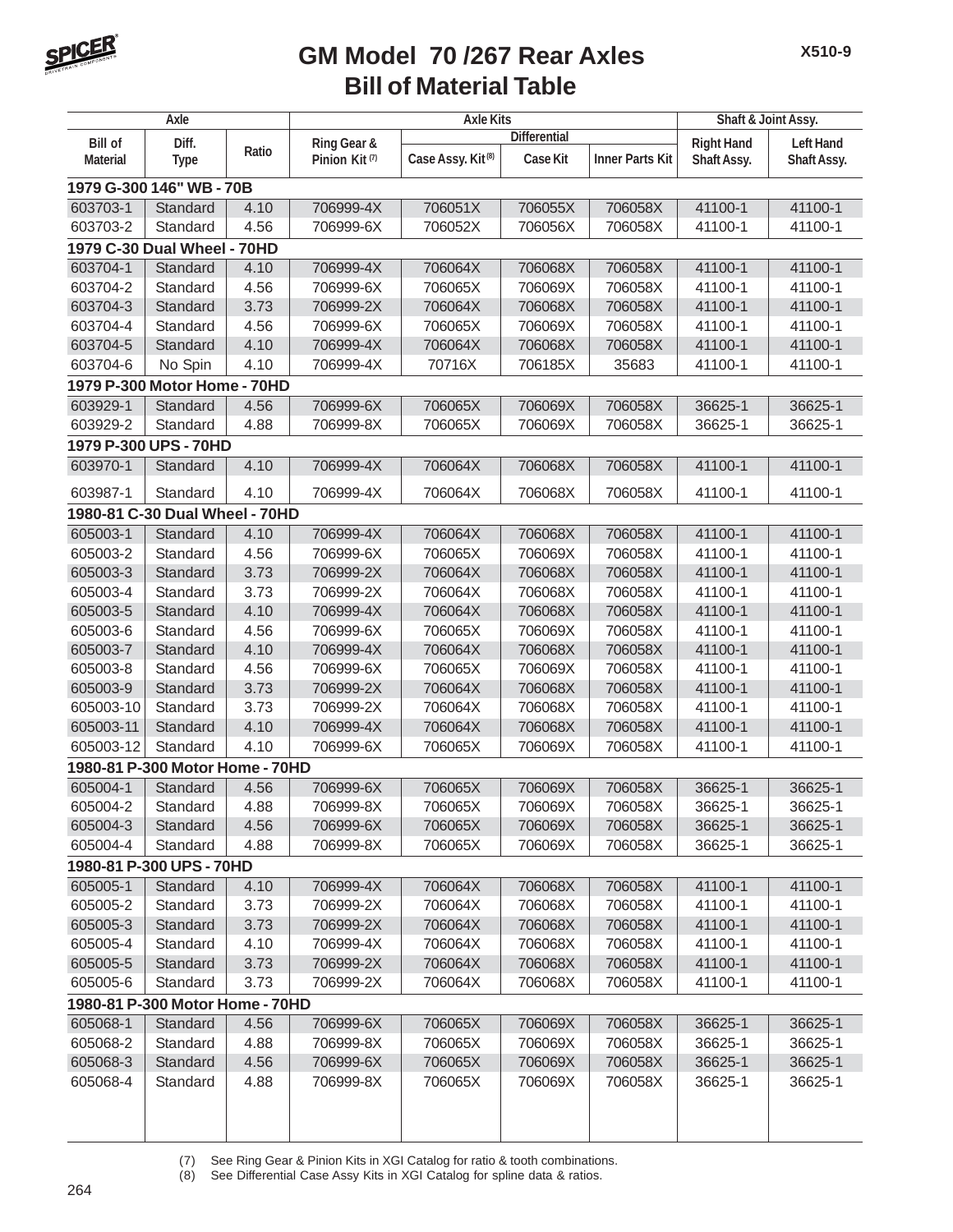

|                             | Axle                            |       |                                                | <b>Axle Kits</b>              |                     |                        | Shaft & Joint Assy. |                  |
|-----------------------------|---------------------------------|-------|------------------------------------------------|-------------------------------|---------------------|------------------------|---------------------|------------------|
| <b>Bill of</b>              | Diff.                           |       | Ring Gear &                                    |                               | <b>Differential</b> |                        | <b>Right Hand</b>   | <b>Left Hand</b> |
| <b>Material</b>             | <b>Type</b>                     | Ratio | Pinion Kit <sup>(7)</sup>                      | Case Assy. Kit <sup>(8)</sup> | <b>Case Kit</b>     | <b>Inner Parts Kit</b> | Shaft Assy.         | Shaft Assy.      |
| 1980-82 G-300 146" WB - 70B |                                 |       |                                                |                               |                     |                        |                     |                  |
| 605002-1                    | Standard                        | 4.10  | 706999-4X                                      | 706051X                       | 706055X             | 706058X                | 41100-1             | 41100-1          |
| 605002-2                    | Standard                        | 4.56  | 706999-6X                                      | 706052X                       | 706056X             | 706058X                | 41100-1             | 41100-1          |
| 605002-3                    | Standard                        | 4.10  | 706999-4X                                      | 706051X                       | 706055X             | 706058X                | 41100-1             | 41100-1          |
| 605002-4                    | Standard                        | 4.56  | 706999-6X                                      | 706052X                       | 706056X             | 706058X                | 41100-1             | 41100-1          |
| 605002-5                    | Standard                        | 4.10  | 706999-4X                                      | 706051X                       | 706055X             | 706058X                | 41100-1             | 41100-1          |
|                             | 1981 1/2 P-300 UPS - 70HD       |       |                                                |                               |                     |                        |                     |                  |
| 605096-1                    | Standard                        | 4.10  | 706999-4X                                      | 706064X                       | 706068X             | 706058X                | 41100-1             | 41100-1          |
|                             | 1982-84 C/K-30 - 70HD           |       |                                                |                               |                     |                        |                     |                  |
| 605099-1                    | Standard                        | 3.73  | 706999-2X                                      | 706906X                       | 706908X             | 706058X                | 41100-1             | 41100-1          |
| 605099-2                    | Standard                        | 4.10  | 706999-4X                                      | 706906X                       | 706908X             | 706058X                | 41100-1             | 41100-1          |
| 605099-3                    | Standard                        | 4.56  | 706999-6X                                      | 706907X                       | 706909X             | 706058X                | 41100-1             | 41100-1          |
|                             |                                 |       | 1982 1/2-87 P-30 Motor Home/Disc Brakes - 70HD |                               |                     |                        |                     |                  |
| 605117-1                    | Standard                        | 4.56  | 706999-6X                                      | 706907X                       | 706909X             | 706058X                | 36625-1             | 36625-1          |
| 605117-2                    | Standard                        | 4.88  | 706999-8X                                      | 706907X                       | 706909X             | 706058X                | 36625-1             | 36625-1          |
| 605117-3                    | Standard                        | 5.86  | 706999-10X                                     | 706907X                       | 706909X             | 706058X                | 36625-1             | 36625-1          |
| 605117-4                    | Standard                        | 5.13  | 706999-9X                                      | 706907X                       | 706909X             | 706058X                | 36625-1             | 36625-1          |
| 605117-5                    | Standard                        | 4.56  | 706999-6X                                      | 706907X                       | 706909X             | 706058X                | 36625-1             | 36625-1          |
| 605117-6                    | Standard                        | 4.88  | 706999-8X                                      | 706907X                       | 706909X             | 706058X                | 36625-1             | 36625-1          |
| 605117-7                    | Standard                        | 5.13  | 706999-9X                                      | 706907X                       | 706909X             | 706058X                | 36625-1             | 36625-1          |
|                             | 1983 G-300 146" WB - 70B        |       |                                                |                               |                     |                        |                     |                  |
| 605134-1                    | Standard                        | 4.56  | 706999-6X                                      | 706951X                       | 706953X             | 706058X                | 41100-1             | 41100-1          |
| 605134-2                    | Standard                        | 4.10  | 706999-4X                                      | 706950X                       | 706952X             | 706058X                | 41100-1             | 41100-1          |
|                             | 1984-86 C/K-30 & R/V-30 - 70HD  |       |                                                |                               |                     |                        |                     |                  |
| 605203-1                    | Standard                        | 3.73  | 706999-2X                                      | 706906X                       | 706908X             | 706058X                | 41100-1             | 41100-1          |
| 605203-2                    | Standard                        | 4.10  | 706999-4X                                      | 706906X                       | 706908X             | 706058X                | 41100-1             | 41100-1          |
| 605203-3                    | Standard                        | 4.56  | 706999-6X                                      | 706907X                       | 706909X             | 706058X                | 41100-1             | 41100-1          |
|                             | 1984-89 DRW G-Van 146" WB - 70U |       |                                                |                               |                     |                        |                     |                  |
| 605202-1                    | Standard                        | 4.10  | 706998-3X                                      | 706950X                       | 706952X             | 706058X                | 41100-1             | 41100-1          |
| 605202-2                    | Standard                        | 4.56  | 706998-4X                                      | 706951X                       | 706953X             | 706058X                | 41100-1             | 41100-1          |
|                             | 1985-89 P-300 UPS - 70HD        |       |                                                |                               |                     |                        |                     |                  |
| 605043-1                    | Standard                        | 4.10  | 706999-4X                                      | 706906X                       | 706908X             | 706058X                | 41100-1             | 41100-1          |
| 605043-2                    | Standard                        | 4.10  | 706999-4X                                      | 706906X                       | 706908X             | 706058X                | 41100-1             | 41100-1          |
| 605043-3                    | Standard                        | 4.56  | 706999-6X                                      | 706907X                       | 706909X             | 706058X                | 41100-1             | 41100-1          |
|                             | 1987 SRW C-30 - 70-3HD          |       |                                                |                               |                     |                        |                     |                  |
| 605305-1                    | Standard                        | 3.21  | 707055-1X                                      | 706065X                       | 706069X             | 706058X                | 41100-2             | 41100-3          |
| 605305-3                    | Standard                        | 3.42  | 707055-2X                                      | 706065X                       | 706069X             | 706058X                | 41100-2             | 41100-3          |
| 605305-5                    | Standard                        | 3.73  | 706999-3X                                      | 707054X                       | 707056X             | 706058X                | 41100-2             | 41100-3          |
| 605305-7                    | Standard                        | 4.10  | 706999-4X                                      | 707054X                       | 707056X             | 706058X                | 41100-2             | 41100-3          |
|                             | 1987-91 1/2 R/V-30 - 70HD       |       |                                                |                               |                     |                        |                     |                  |
| 605331-1                    | Standard                        | 3.73  | 706999-2X                                      | 706906X                       | 706908X             | 706058X                | 41100-1             | 41100-1          |
| 605331-2                    | Standard                        | 4.10  | 706999-4X                                      | 706906X                       | 706908X             | 706058X                | 41100-1             | 41100-1          |
| 605331-3                    | Standard                        | 4.56  | 706999-6X                                      | 706907X                       | 706909X             | 706058X                | 41100-1             | 41100-1          |
|                             | 1987 1/2-89 SRW C-30 - 70-3HD   |       |                                                |                               |                     |                        |                     |                  |
| 605345-3                    | Standard                        | 3.42  | 707055-2X                                      | 706065X                       | 706069X             | 706058X                | 41100-2             | 41100-3          |
| 605345-5                    | Standard                        | 3.73  | 706999-3X                                      | 707054X                       | 707056X             | 706058X                | 41100-2             | 41100-3          |
| 605345-7                    | Standard                        | 4.10  | 706999-4X                                      | 707054X                       | 707056X             | 706058X                | 41100-2             | 41100-3          |
|                             |                                 |       |                                                |                               |                     |                        |                     |                  |

(7) See Ring Gear & Pinion Kits in XGI Catalog for ratio & tooth combinations.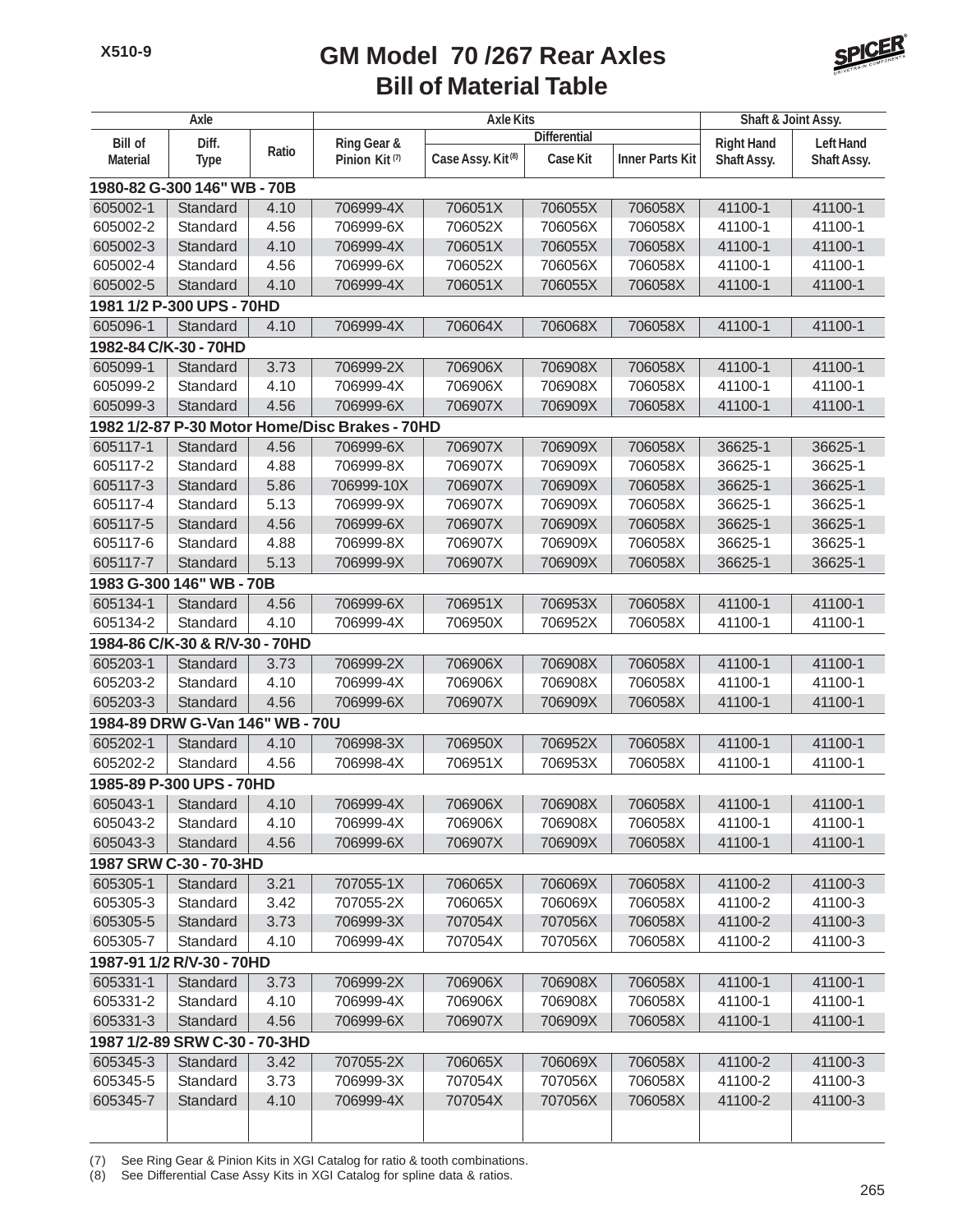

| Axle            |                                  |       | <b>Axle Kits</b>                               | Shaft & Joint Assy.           |                     |                        |                   |                  |
|-----------------|----------------------------------|-------|------------------------------------------------|-------------------------------|---------------------|------------------------|-------------------|------------------|
| <b>Bill of</b>  | Diff.                            |       | Ring Gear &                                    |                               | <b>Differential</b> |                        | <b>Right Hand</b> | <b>Left Hand</b> |
| <b>Material</b> | <b>Type</b>                      | Ratio | Pinion Kit <sup>(7)</sup>                      | Case Assy. Kit <sup>(8)</sup> | <b>Case Kit</b>     | <b>Inner Parts Kit</b> | Shaft Assy.       | Shaft Assy.      |
|                 | 1987 1/2-89 SRW K-30 - 70-3HD    |       |                                                |                               |                     |                        |                   |                  |
| 605346-1        | Standard                         | 3.42  | 707055-2X                                      | 706065X                       | 706069X             | 706058X                | 41100-2           | 41100-3          |
| 605346-3        | Standard                         | 3.73  | 706999-3X                                      | 707054X                       | 707056X             | 706058X                | 41100-2           | 41100-3          |
| 605346-5        | Standard                         | 4.10  | 706999-4X                                      | 707054X                       | 707056X             | 706058X                | 41100-2           | 41100-3          |
|                 |                                  |       | 1988 P-30 Motor Home/Disc Brakes - 70HD        |                               |                     |                        |                   |                  |
| 605361-1        | Standard                         | 3.73  | 706999-2X                                      | 706906X                       | 706908X             | 706058X                | 41100-1           | 41100-1          |
| 605361-2        | Standard                         | 4.10  | 706999-4X                                      | 706906X                       | 706908X             | 706058X                | 41100-1           | 41100-1          |
| 605361-3        | Standard                         | 4.56  | 706999-6X                                      | 706907X                       | 706909X             | 706058X                | 41100-1           | 41100-1          |
|                 | 1988-89 DRW G-Van 30 - 70-3HD    |       |                                                |                               |                     |                        |                   |                  |
| 605310-5        | Standard                         | 3.73  | 706999-3X                                      | 707054X                       | 707056X             | 706058X                | 41100-1           | 41100-1          |
| 605310-7        | Standard                         | 4.10  | 706999-4X                                      | 707054X                       | 707056X             | 706058X                | 41100-1           | 41100-1          |
|                 |                                  |       | 1988-89 P-30 Motor Home/Disc Brakes - 70HD     |                               |                     |                        |                   |                  |
| 605363-5        | Standard                         | 4.56  | 706999-6X                                      | 706907X                       | 706909X             | 706058X                | 36625-1           | 36625-1          |
| 605363-6        | Standard                         | 4.88  | 706999-8X                                      | 706907X                       | 706909X             | 706058X                | 36625-1           | 36625-1          |
| 605363-7        | Standard                         | 5.13  | 706999-9X                                      | 706907X                       | 706909X             | 706058X                | 36625-1           | 36625-1          |
| 605391-1        | Standard                         | 4.56  | 706999-6X                                      | 706907X                       | 706909X             | 706058X                | 36625-1           | 36625-1          |
| 605391-2        | Standard                         | 4.88  | 706999-8X                                      | 706907X                       | 706909X             | 706058X                | 36625-1           | 36625-1          |
|                 | 1988-89 DRW C/K-30 - 70-3HD      |       |                                                |                               |                     |                        |                   |                  |
| 605397-5        | Standard                         | 3.73  | 706999-3X                                      | 707054X                       | 707056X             | 706058X                | 41100-4           | 41100-5          |
| 605397-7        | Standard                         | 4.10  | 706999-4X                                      | 707054X                       | 707056X             | 706058X                | 41100-4           | 41100-5          |
| 605397-9        | Standard                         | 4.56  | 707055-3X                                      | 707054X                       | 707056X             | 706058X                | 41100-4           | 41100-5          |
|                 | 1988-90 SRW G-Van 30 - 70-3HD    |       |                                                |                               |                     |                        |                   |                  |
| 605302-3        | Standard                         | 3.42  | 707055-2X                                      | 706065X                       | 706069X             | 706058X                | 41100-6           | 41100-7          |
| 605302-4        | Ltd Slip                         | 3.42  | 707055-2X                                      | Eaton L/S                     | Eaton L/S           | Eaton L/S              | 41100-6           | 41100-7          |
| 605302-5        | Standard                         | 3.73  | 706999-3X                                      | 707054X                       | 707056X             | 706058X                | 41100-6           | 41100-7          |
| 605302-6        | Ltd Slip                         | 3.73  | 706999-3X                                      | Eaton L/S                     | Eaton L/S           | Eaton L/S              | 41100-6           | 41100-7          |
| 605302-7        | Standard                         | 4.10  | 706999-4X                                      | 707054X                       | 707056X             | 706058X                | 41100-6           | 41100-7          |
| 605302-8        | Ltd Slip                         | 4.10  | 706999-4X                                      | Eaton L/S                     | Eaton L/S           | Eaton L/S              | 41100-6           | 41100-7          |
|                 | 1989 1/2 P-300 UPS - 70HD        |       |                                                |                               |                     |                        |                   |                  |
| 605415-1        | Standard                         | 4.56  | 706999-6X                                      | 707118X                       | 706909X             | 707119X                | 41100-1           | 41100-1          |
|                 | 1989 1/2 G-Van Extended - 70-3HD |       |                                                |                               |                     |                        |                   |                  |
| 605418-3        | Standard                         | 3.42  | 707055-2X                                      | 706065X                       | 706069X             | 706058X                | 41100-6           | 41100-7          |
| 605418-5        | Standard                         | 3.73  | 706999-3X                                      | 707054X                       | 707056X             | 706058X                | 41100-6           | 41100-7          |
|                 |                                  |       | 1989 1/2-90 P-30 Motor Home/Disc Brakes - 70HD |                               |                     |                        |                   |                  |
| 605456-5        | Standard                         | 4.56  | 706999-6X                                      | 706907X                       | 706909X             | 706058X                | 36625-1           | 36625-1          |
| 605456-6        | Standard                         | 4.88  | 706999-8X                                      | 706907X                       | 706909X             | 706058X                | 36625-1           | 36625-1          |
| 605456-7        | Standard                         | 5.13  | 706999-9X                                      | 706907X                       | 706909X             | 706058X                | 36625-1           | 36625-1          |
| 605457-1        | Standard                         | 4.56  | 706999-6X                                      | 706907X                       | 706909X             | 706058X                | 36625-1           | 36625-1          |
| 605457-2        | Standard                         | 4.88  | 706999-8X                                      | 706907X                       | 706909X             | 706058X                | 36625-1           | 36625-1          |
|                 | 1990 DRW G-Van 146" WB - 70U     |       |                                                |                               |                     |                        |                   |                  |
| 605452-1        | Standard                         | 4.10  | 706998-3X                                      | 707139X                       | 707140X             | 706058X                | 41100-1           | 41100-1          |
| 605452-2        | Standard                         | 4.56  | 706998-4X                                      | 707176X                       | 707177X             | 706058X                | 41100-1           | 41100-1          |
|                 | 1990 DRW G-Van 30 - 70-3HD       |       |                                                |                               |                     |                        |                   |                  |
| 605453-5        | Standard                         | 3.73  | 706999-3X                                      | 707054X                       | 707056X             | 706058X                | 41100-1           | 41100-1          |
| 605453-7        | Standard                         | 4.10  | 706999-4X                                      | 707054X                       | 707056X             | 706058X                | 41100-1           | 41100-1          |
|                 | 1990 P-300 UPS - 70HD            |       |                                                |                               |                     |                        |                   |                  |
| 605470-1        | Standard                         | 4.56  | 706999-6X                                      | 707118X                       | 706909X             | 707119X                | 41100-1           | 41100-1          |
|                 |                                  |       |                                                |                               |                     |                        |                   |                  |

(7) See Ring Gear & Pinion Kits in XGI Catalog for ratio & tooth combinations.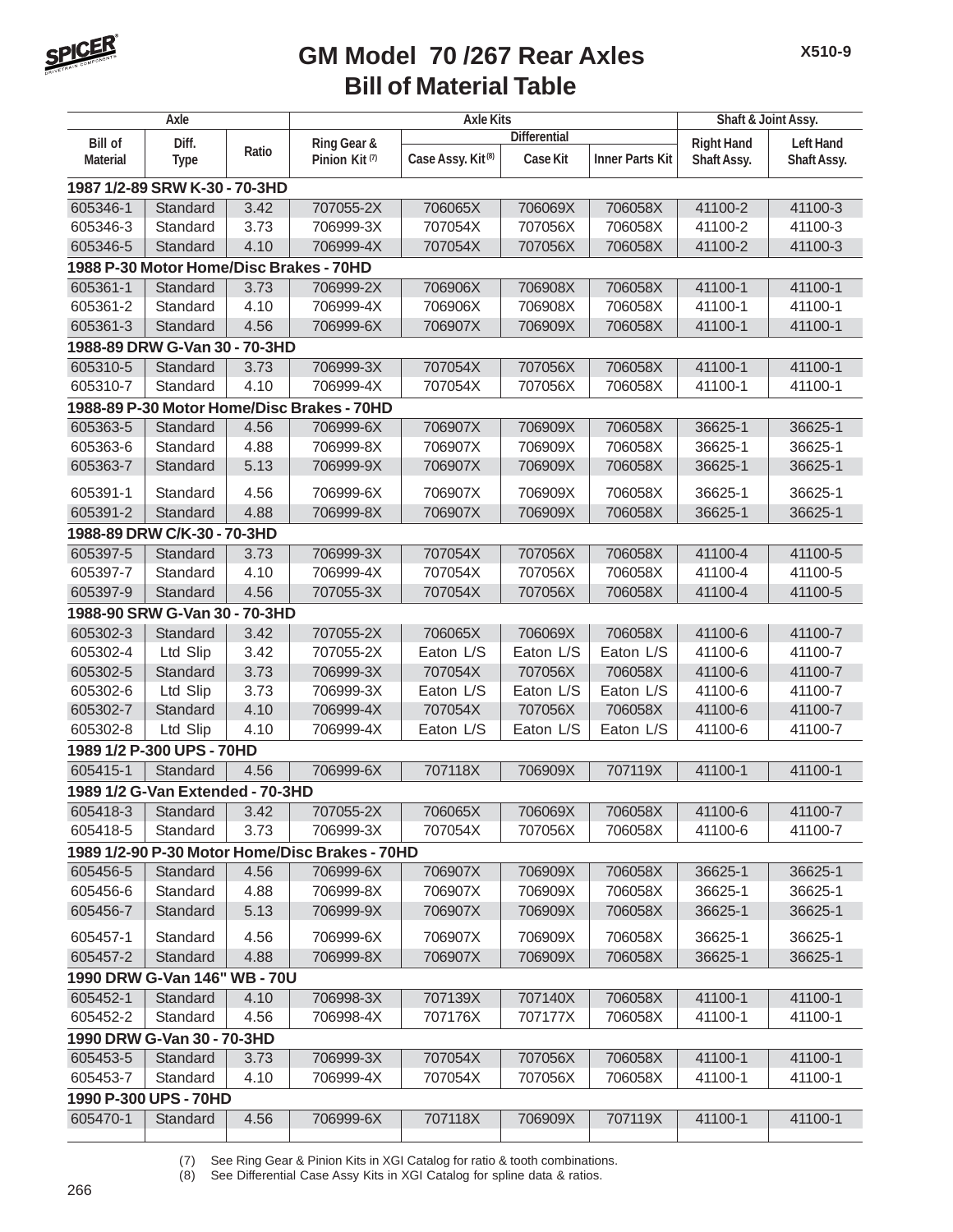

|                  | Axle                                  |       |                                         | <b>Axle Kits</b>              |                          |                          | Shaft & Joint Assy. |                  |
|------------------|---------------------------------------|-------|-----------------------------------------|-------------------------------|--------------------------|--------------------------|---------------------|------------------|
| <b>Bill of</b>   | Diff.                                 |       | Ring Gear &                             |                               | <b>Differential</b>      |                          | <b>Right Hand</b>   | <b>Left Hand</b> |
| <b>Material</b>  | <b>Type</b>                           | Ratio | Pinion Kit <sup>(7)</sup>               | Case Assy. Kit <sup>(8)</sup> | <b>Case Kit</b>          | <b>Inner Parts Kit</b>   | Shaft Assy.         | Shaft Assy.      |
|                  | 1990-91 1/2 SRW G-Van 30 - 70-3HD     |       |                                         |                               |                          |                          |                     |                  |
| 605449-3         | Standard                              | 3.42  | 707055-2X                               | 706065X                       | 706069X                  | 706058X                  | 41100-6             | 41100-7          |
| 605449-5         | Standard                              | 3.73  | 706999-3X                               | 707054X                       | 707056X                  | 706058X                  | 41100-6             | 41100-7          |
| 605449-7         | Standard                              | 4.10  | 706999-4X                               | 707054X                       | 707056X                  | 706058X                  | 41100-6             | 41100-7          |
|                  | 1990-91 1/2 G-Van Extended - 70-3HD   |       |                                         |                               |                          |                          |                     |                  |
| 605454-3         | Standard                              | 3.42  | 707055-2X                               | 706065X                       | 706069X                  | 706058X                  | 41100-6             | 41100-7          |
| 605454-5         | Standard                              | 3.73  | 706999-3X                               | 707054X                       | 707056X                  | 706058X                  | 41100-6             | 41100-7          |
|                  |                                       |       | 1990 1/2-91 1/2 DRW G-Van 146" WB - 70U |                               |                          |                          |                     |                  |
| 605497-1         | Standard                              | 4.10  | 706998-3X                               | 707139X                       | 707140X                  | 706058X                  | 41100-1             | 41100-1          |
| 605497-2         | Standard                              | 4.56  | 706998-4X                               | 707176X                       | 707177X                  | 706058X                  | 41100-1             | 41100-1          |
|                  | 1990 1/2-91 1/2 DRW G-Van 30 - 70-3HD |       |                                         |                               |                          |                          |                     |                  |
| 605498-5         | Standard                              | 3.73  | 706999-3X                               | 707054X                       | 707056X                  | 706058X                  | 41100-1             | 41100-1          |
| 605498-7         | Standard                              | 4.10  | 706999-4X                               | 707054X                       | 707056X                  | 706058X                  | 41100-1             | 41100-1          |
|                  | 1990 1/2-92 1/2 P-300 UPS - 70HD      |       |                                         |                               |                          |                          |                     |                  |
| 605493-1         | Standard                              | 4.56  | 706999-6X                               | 707118X                       | 706909X                  | 707119X                  | 41100-1             | 41100-1          |
| 1991-93 1/2 70HD |                                       |       |                                         |                               |                          |                          |                     |                  |
| 605494-1         | No Spin                               | 4.56  | 706999-6X                               | 44042                         | $\overline{\phantom{a}}$ | $\overline{\phantom{a}}$ | 41100-1             | 41100-1          |
|                  | 1993-94 P-300 UPS - 70HD              |       |                                         |                               |                          |                          |                     |                  |
| 605559-1         | Standard                              | 4.56  | 706999-6X                               | 707118X                       | 706909X                  | 707119X                  | 41100-1             | 41100-1          |
|                  |                                       |       |                                         |                               |                          |                          |                     |                  |
|                  |                                       |       |                                         |                               |                          |                          |                     |                  |
|                  |                                       |       |                                         |                               |                          |                          |                     |                  |
|                  |                                       |       |                                         |                               |                          |                          |                     |                  |
|                  |                                       |       |                                         |                               |                          |                          |                     |                  |
|                  |                                       |       |                                         |                               |                          |                          |                     |                  |
|                  |                                       |       |                                         |                               |                          |                          |                     |                  |
|                  |                                       |       |                                         |                               |                          |                          |                     |                  |
|                  |                                       |       |                                         |                               |                          |                          |                     |                  |
|                  |                                       |       |                                         |                               |                          |                          |                     |                  |
|                  |                                       |       |                                         |                               |                          |                          |                     |                  |
|                  |                                       |       |                                         |                               |                          |                          |                     |                  |
|                  |                                       |       |                                         |                               |                          |                          |                     |                  |
|                  |                                       |       |                                         |                               |                          |                          |                     |                  |
|                  |                                       |       |                                         |                               |                          |                          |                     |                  |
|                  |                                       |       |                                         |                               |                          |                          |                     |                  |
|                  |                                       |       |                                         |                               |                          |                          |                     |                  |
|                  |                                       |       |                                         |                               |                          |                          |                     |                  |
|                  |                                       |       |                                         |                               |                          |                          |                     |                  |
|                  |                                       |       |                                         |                               |                          |                          |                     |                  |
|                  |                                       |       |                                         |                               |                          |                          |                     |                  |
|                  |                                       |       |                                         |                               |                          |                          |                     |                  |
|                  |                                       |       |                                         |                               |                          |                          |                     |                  |
|                  |                                       |       |                                         |                               |                          |                          |                     |                  |
|                  |                                       |       |                                         |                               |                          |                          |                     |                  |
|                  |                                       |       |                                         |                               |                          |                          |                     |                  |
|                  |                                       |       |                                         |                               |                          |                          |                     |                  |
|                  |                                       |       |                                         |                               |                          |                          |                     |                  |
|                  |                                       |       |                                         |                               |                          |                          |                     |                  |
|                  |                                       |       |                                         |                               |                          |                          |                     |                  |

(7) See Ring Gear & Pinion Kits in XGI Catalog for ratio & tooth combinations.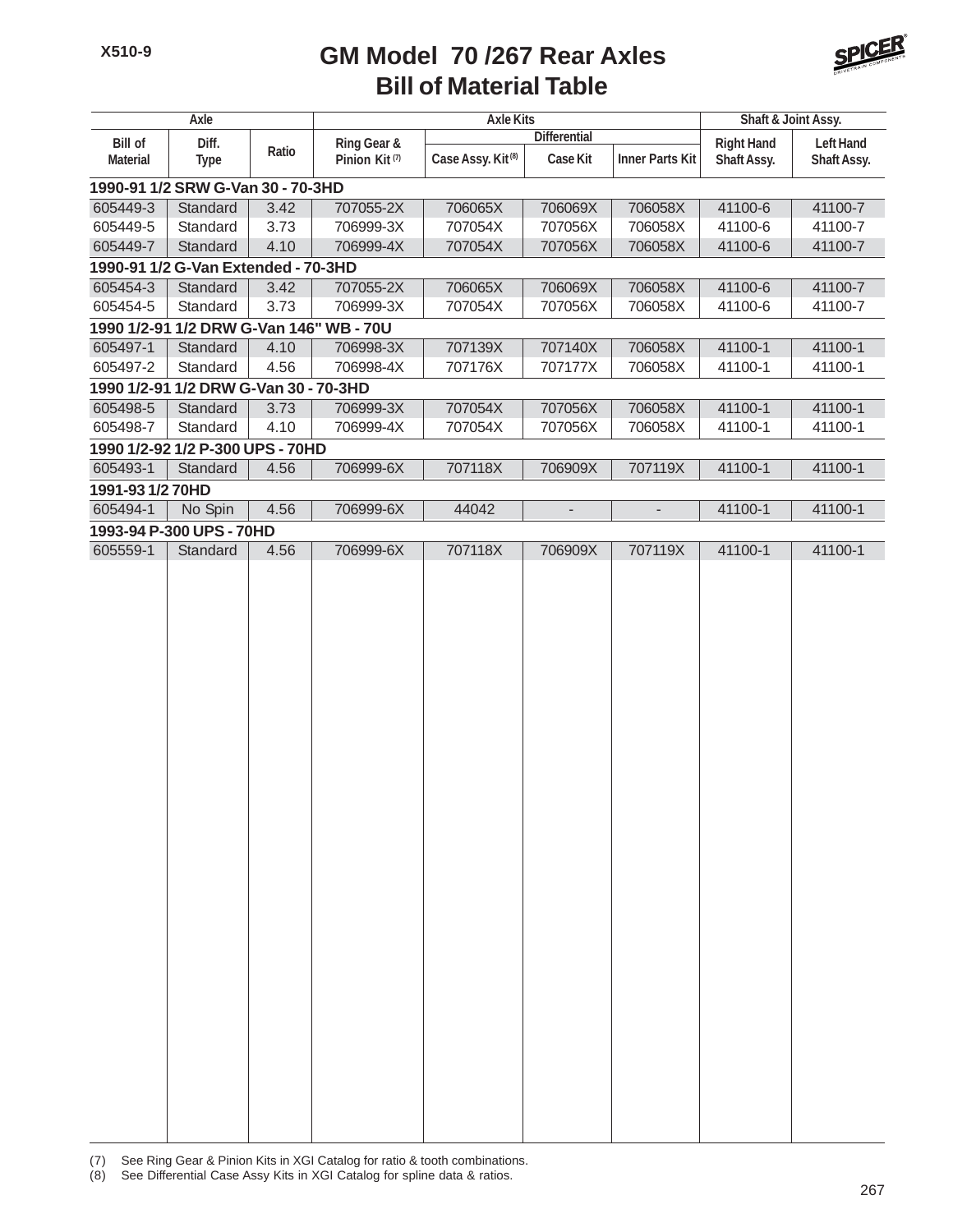

|                |                                                |                          | Kits & Parts - Use With All Applications |                               |               |                          |                          |  |  |
|----------------|------------------------------------------------|--------------------------|------------------------------------------|-------------------------------|---------------|--------------------------|--------------------------|--|--|
|                | <b>Description &amp; Item Number (Refer to</b> | <b>Bills of Material</b> |                                          |                               |               |                          |                          |  |  |
|                | "Exploded View" at the front of this section)  |                          | 603703                                   | 603704                        | 603929        | 603970<br>603987         | 605002                   |  |  |
| $\mathbf{1}$   | KIT - Inner Pinion Bearing                     | 3                        | 706060X                                  | 706060X                       | 706060X       | 706060X                  | 706060X                  |  |  |
| $\overline{2}$ | Baffle - Pinion Bearing                        | 5                        | 34849                                    | 34849                         | 34849         | 34849                    | 34849                    |  |  |
| 3              | PKG - Diff & Pinion Bearing Shim               | $\overline{\phantom{a}}$ | 706213X                                  | 706077X                       | 706077X       | 706213X                  | 706213X                  |  |  |
| 4              | End Yoke Assembly (inc 11)                     | 10                       | 3-4-5731-1X                              | 3-4-5731-1X                   | $3-4-5711-1X$ | $3-4-5711-1X$            | $3 - 4 - 5731X$          |  |  |
| 5              | KIT-Carrier Cover                              | $\overline{\phantom{a}}$ | 707104X                                  | 706059X                       | 706059X       | 706059X                  | 707104X                  |  |  |
| 6              | <b>Carrier Cover</b>                           | 14                       | 42815-2                                  | 34055                         | 34055         | 34055                    | 42815-2                  |  |  |
| $\overline{7}$ | Plug - Carrier Cover                           | 16                       | 43180                                    | 36472                         | 36472         | 36472                    | 43180                    |  |  |
| 8              | KIT - Differential Bearing                     | 20                       | 706047X                                  | 706070X                       | 706070X       | 706070X                  | 706047X                  |  |  |
| 9              | PKG - Diff Bearing Shim (inc 17)               | 21                       | 706378X                                  | 706373X                       | 706373X       | 706378X                  | 706378X                  |  |  |
| 10             | Bolt - Drive Gear (qty 12)                     | 23                       | 30266                                    | 30266                         | 30266         | 30266                    | 30266                    |  |  |
| 11             | Shaft - Differential (std)                     | 28                       | 35081                                    | 35081                         | 35081         | 35081                    | 35081                    |  |  |
| 12             | Spacer - Differential Bearing                  | 29                       |                                          |                               | 34848-28      |                          |                          |  |  |
| 13             | KIT - Inner Wheel Bearing                      | 34                       | 706179X                                  | 706179X                       |               | 706179X                  | 706179X                  |  |  |
| 14             | KIT - Outer Wheel Bearing                      | 35                       | 706074X                                  | 706074X                       |               | 706074X                  | 706074X                  |  |  |
| 15             | Thrustwasher - Wheel Bearing                   | 37                       | 33734                                    | 33734                         | 36637         | 33734                    |                          |  |  |
| 16             | Spindle Nut                                    | 38                       | 33732                                    | 33732                         | 36635         | 33732                    | 39521                    |  |  |
| 17             | Lockwasher - Spindle Nut                       | 39                       | 33733                                    | 33733                         | 36636         | 33733                    |                          |  |  |
| 18             | Spindle Nut                                    | 40                       | 33732                                    | 33732                         | 36635         | 33732                    |                          |  |  |
| 19             | Gasket                                         | 41                       | 36554                                    | 36554                         | 36633         | 36554                    | 36554                    |  |  |
| 20             | Hub Cap                                        | 42                       |                                          |                               | 36632         |                          |                          |  |  |
| 21             | Key - Square                                   | 43                       | $\equiv$                                 |                               |               |                          | 39522                    |  |  |
| 22             | Snap Ring                                      | 44                       |                                          |                               |               |                          | 39523                    |  |  |
|                |                                                |                          | 605003                                   | 605004                        | 605005        | 605043                   | 605068                   |  |  |
| $\mathbf{1}$   | KIT - Inner Pinion Bearing                     | 3                        | 706060X                                  | 706060X                       | 706060X       | 706060X                  | 706060X                  |  |  |
| $\overline{2}$ | Baffle - Pinion Bearing                        | 5                        | 34849                                    | 34849                         | 34849         | 34849                    | 34849                    |  |  |
| 3              | PKG - Diff & Pinion Bearing Shim               | $\overline{\phantom{a}}$ | 706077X                                  | 706077X                       | 706077X       | 706213X                  | 706077X                  |  |  |
| 4              | End Yoke Assembly (inc 11)                     | 10                       | 3-4-5731-1X                              | $3-4-5711-1X$                 | 3-4-5731-1X   | $3-4-5711-1X$            | 3-4-5711-1X              |  |  |
| 5              | KIT-Carrier Cover                              | $\overline{\phantom{a}}$ | 706059X                                  | 706059X                       | 706059X       | 706966X                  | 706059X                  |  |  |
| 6              | <b>Carrier Cover</b>                           | 14                       | 34055                                    | 34055                         | 34055         | 30809                    | 34055                    |  |  |
| $\overline{7}$ | Plug - Carrier Cover                           | 16                       | 36472                                    | 36472                         | 36472         | 36472                    | 36472                    |  |  |
| 8              | KIT - Differential Bearing                     | 20                       | 706070X                                  | 706070X                       | 706070X       | 706070X                  | 706070X                  |  |  |
| $\mathsf 9$    | PKG - Diff Bearing Shim (inc 17)               | 21                       | 706373X                                  | 706373X                       | 706373X       | 706378X                  | 706373X                  |  |  |
| 10             | Bolt - Drive Gear (qty 12)                     | 23                       | 30266                                    | 30266                         | 30266         | 40638                    | 30266                    |  |  |
| 11             | Shaft - Differential (std)                     | 28                       | 35081                                    | 35081                         | 35081         | 35081                    | 35081                    |  |  |
| 12             | Spacer - Differential Bearing                  | 29                       |                                          | 34848-28                      |               |                          | 34848-28                 |  |  |
| 13             | KIT - Inner Wheel Bearing                      | 34                       | 706179X                                  | $\overline{\phantom{0}}$      | 706179X       | 706179X                  |                          |  |  |
| 14             | KIT - Outer Wheel Bearing                      | 35                       | 706074X                                  | $\overbrace{\phantom{aaaaa}}$ | 706074X       | 706074X                  |                          |  |  |
| 15             | Thrustwasher - Wheel Bearing                   | 37                       | $\qquad \qquad -$                        | 36637                         |               | $\overline{\phantom{0}}$ | 36637                    |  |  |
| 16             | Spindle Nut                                    | 38                       | 39521                                    | 36635                         | 39521         | 39521                    | 36635                    |  |  |
| 17             | Lockwasher - Spindle Nut                       | 39                       | $\overline{\phantom{0}}$                 | 36636                         |               | $\overline{\phantom{0}}$ | 36636                    |  |  |
| 18             | Spindle Nut                                    | 40                       |                                          | 36635                         |               |                          | 36635                    |  |  |
| 19             | Gasket                                         | 41                       | 36554                                    | 36633                         | 36554         | 36554                    | $\overline{\phantom{0}}$ |  |  |
| 20             | Hub Cap                                        | 42                       |                                          | 36632                         |               |                          | 36632                    |  |  |
| 21             | Key - Square                                   | 43                       | 39522                                    | $\overline{\phantom{0}}$      | 39522         | 39522                    | $\qquad \qquad -$        |  |  |
| 22             | Snap Ring                                      | 44                       | 39523                                    |                               | 39523         | 39523                    |                          |  |  |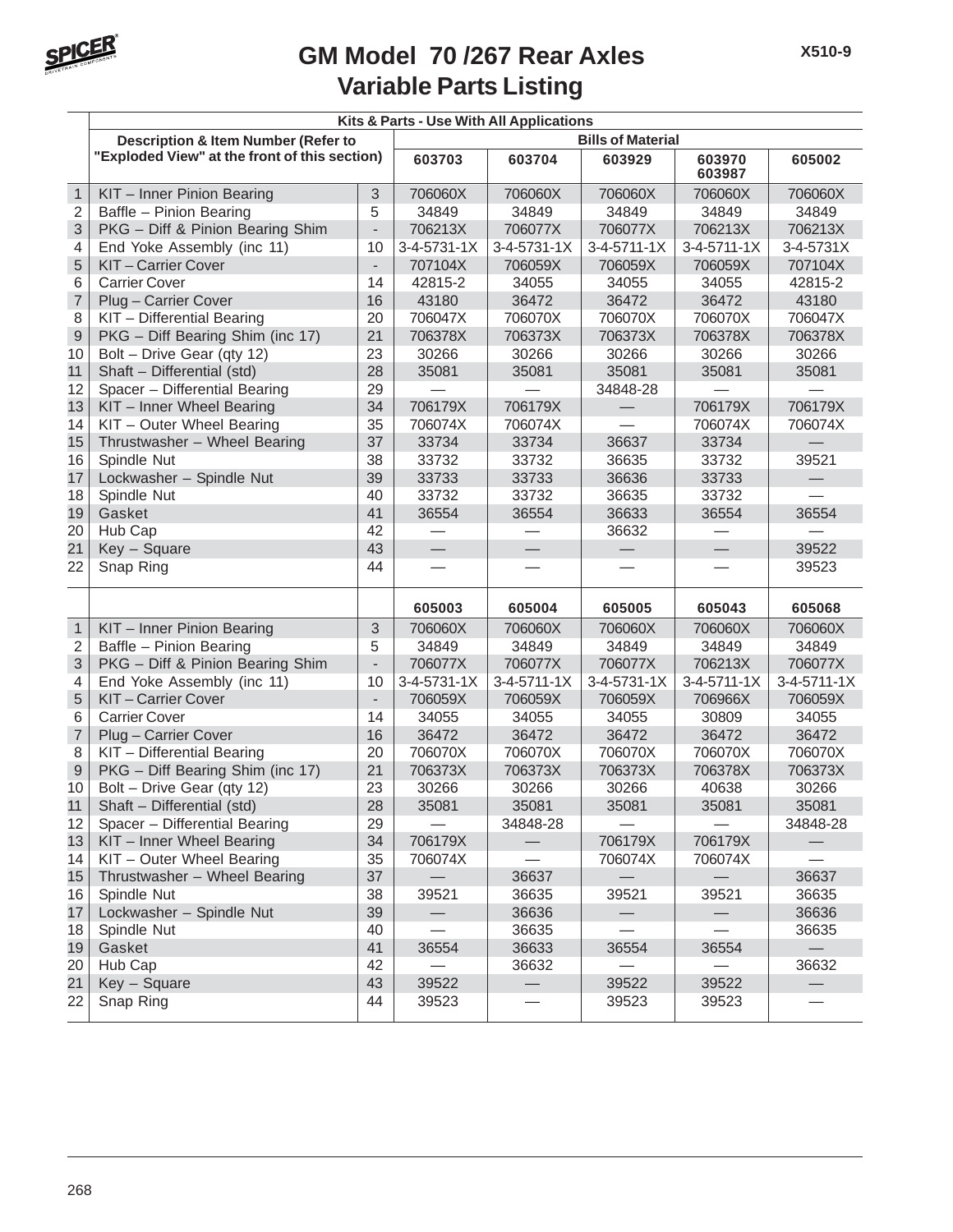

|                |                                                |                          | Kits & Parts - Use With All Applications |               |                          |                          |                          |  |  |
|----------------|------------------------------------------------|--------------------------|------------------------------------------|---------------|--------------------------|--------------------------|--------------------------|--|--|
|                | <b>Description &amp; Item Number (Refer to</b> |                          |                                          |               | <b>Bills of Material</b> |                          |                          |  |  |
|                | "Exploded View" at the front of this section)  |                          | 605096                                   | 605099        | 605117                   | 605134                   | 605202                   |  |  |
| $\mathbf{1}$   | KIT - Inner Pinion Bearing                     | 3                        | 706060X                                  | 706060X       | 706060X                  | 706060X                  | 706861X                  |  |  |
| $\overline{2}$ | Baffle - Pinion Bearing                        | 5                        | 34849                                    | 34849         | 34849                    | 34849                    | 41550                    |  |  |
| 3              | PKG - Diff & Pinion Bearing Shim               | $\overline{\phantom{0}}$ | 706077X                                  | 706213X       | 706213X                  | 706213X                  | 706213X                  |  |  |
| 4              | End Yoke Assembly (inc 11)                     | 10                       | $3 - 4 - 5731 - 1X$                      | $3-4-5731-1X$ | $3 - 4 - 5711X$          | $3 - 4 - 5731 - 1X$      | 3-4-5731-1X              |  |  |
| 5              | KIT-Carrier Cover                              | $\overline{\phantom{0}}$ | 706059X                                  | 706966X       | 707102X                  | 707104X                  | 707104X                  |  |  |
| 6              | <b>Carrier Cover</b>                           | 14                       | 34055                                    | 30809         | 42815-1                  | 42815-2                  | 42815-2                  |  |  |
| $\overline{7}$ | Plug - Carrier Cover                           | 16                       | 36472                                    | 36472         | 43180                    | 43180                    | 43180                    |  |  |
| 8              | KIT - Differential Bearing                     | 20                       | 706070X                                  | 706070X       | 706070X                  | 706047X                  | 706047X                  |  |  |
| 9              | PKG - Diff Bearing Shim (inc 17)               | 21                       | 706373X                                  | 706378X       | 706378X                  | 706378X                  | 706378X                  |  |  |
| 10             | Bolt - Drive Gear (qty 12)                     | 23                       | 30266                                    | 40638         | 40638                    | 40638                    | 40638                    |  |  |
| 11             | Shaft - Differential (std)                     | 28                       | 35081                                    | 46640         | 35081                    | 35081                    | 35081                    |  |  |
| 12             | Spacer - Differential Bearing                  | 29                       |                                          |               |                          |                          |                          |  |  |
| 13             | KIT - Inner Wheel Bearing                      | 34                       | 706179X                                  | 706179X       |                          | 706179X                  | 706179X                  |  |  |
| 14             | KIT - Outer Wheel Bearing                      | 35                       | 706074X                                  | 706074X       |                          | 706074X                  | 706074X                  |  |  |
| 15             | Thrustwasher - Wheel Bearing                   | 37                       |                                          |               | 36637                    |                          |                          |  |  |
| 16             | Spindle Nut                                    | 38                       | 39521                                    | 39521         | 36635                    | 39521                    | 39521                    |  |  |
| 17             | Lockwasher - Spindle Nut                       | 39                       |                                          |               | 36636                    |                          |                          |  |  |
| 18             | Spindle Nut                                    | 40                       |                                          |               | 36635                    |                          |                          |  |  |
| 19             | Gasket                                         | 41                       | 36554                                    | 36554         |                          | 36554                    | 36554                    |  |  |
| 20             | Hub Cap                                        | 42                       |                                          |               | 36632                    |                          |                          |  |  |
| 21             | Key - Square                                   | 43                       | 39522                                    | 39522         |                          | 39522                    | 39522                    |  |  |
| 22             | Snap Ring                                      | 44                       | 39523                                    | 39523         |                          | 39523                    | 39523                    |  |  |
|                |                                                |                          |                                          |               |                          |                          |                          |  |  |
|                |                                                |                          | 605203                                   | 605302        | 605305                   | 605310                   | 605331                   |  |  |
| $\mathbf{1}$   | KIT - Inner Pinion Bearing                     | 3                        | 706060X                                  | 706060X       | 706060X                  | 706060X                  | 706060X                  |  |  |
| $\overline{c}$ | Baffle - Pinion Bearing                        | 5                        | 34849                                    | 34849         | 34849                    | 34849                    | 34849                    |  |  |
| 3              | PKG - Diff & Pinion Bearing Shim               | $\overline{\phantom{0}}$ | 706077X                                  | 706213X       | 706213X                  | 706213X                  | 706213X                  |  |  |
| 4              | End Yoke Assembly (inc 11)                     | 10                       | 3-4-5731-1X                              | 3-4-5731-1X   | 3-4-5731-1X              | $3-4-5731-1X$            | 3-4-5731-1X              |  |  |
| 5              | KIT-Carrier Cover                              | $\overline{\phantom{0}}$ | 706966X                                  | 707104X       | 707104X                  | 707104X                  | 706966X                  |  |  |
| 6              | <b>Carrier Cover</b>                           | 14                       | 30809                                    | 42815-2       | 42815-2                  | 42815-2                  | 30809                    |  |  |
| $\overline{7}$ | Plug - Carrier Cover                           | 16                       | 36472                                    | 43180         | 43180                    | 43180                    | 36472                    |  |  |
| 8              | KIT - Differential Bearing                     | 20                       | 706070X                                  | 706070X       | 706070X                  | 706070X                  | 706070X                  |  |  |
| $\mathsf 9$    | PKG - Diff Bearing Shim (inc 17)               | 21                       | 706373X                                  | 706378X       | 706378X                  | 706378X                  | 706378X                  |  |  |
| 10             | Bolt - Drive Gear (qty 12)                     | 23                       | 40638                                    | 30266         | 30266                    | 30266                    | 40638                    |  |  |
| 11             | Shaft - Differential (std)                     | 28                       | 35081                                    | 35081         | 46640                    | 35081                    | 35081                    |  |  |
| 12             | Spacer - Differential Bearing                  | 29                       |                                          | 34848-28      |                          | 34848-28                 |                          |  |  |
| 13             | KIT - Inner Wheel Bearing                      | 34                       | 706179X                                  | 706179X       | 706179X                  | 706179X                  | 706179X                  |  |  |
| 14             | KIT - Outer Wheel Bearing                      | 35                       | 706074X                                  | 706074X       | 706074X                  | 706074X                  | 706074X                  |  |  |
| 15             | Thrustwasher - Wheel Bearing                   | 37                       |                                          |               |                          | $\overline{\phantom{m}}$ | $\overline{\phantom{0}}$ |  |  |
| 16             | Spindle Nut                                    | 38                       | 39521                                    | 39521         | 39521                    | 39521                    | 39521                    |  |  |
| 17             | Lockwasher - Spindle Nut                       | 39                       |                                          |               | $\overline{\phantom{0}}$ | $\overline{\phantom{m}}$ |                          |  |  |
| 18             | Spindle Nut                                    | 40                       |                                          |               |                          | $\equiv$                 | $\overline{\phantom{0}}$ |  |  |
| 19             | Gasket                                         | 41                       | 36554                                    | 36554         | 36554                    | 36554                    | 36554                    |  |  |
| 20             | Hub Cap                                        | 42                       |                                          |               |                          |                          |                          |  |  |
| 21             | Key - Square                                   | 43                       | 39522                                    | 39522         | 39522                    | 39522                    | 39522                    |  |  |
| 22             | Snap Ring                                      | 44                       | 39523                                    | 39523         | 39523                    | 39523                    | 39523                    |  |  |
|                |                                                |                          |                                          |               |                          |                          |                          |  |  |

(See next page for additional bills of material)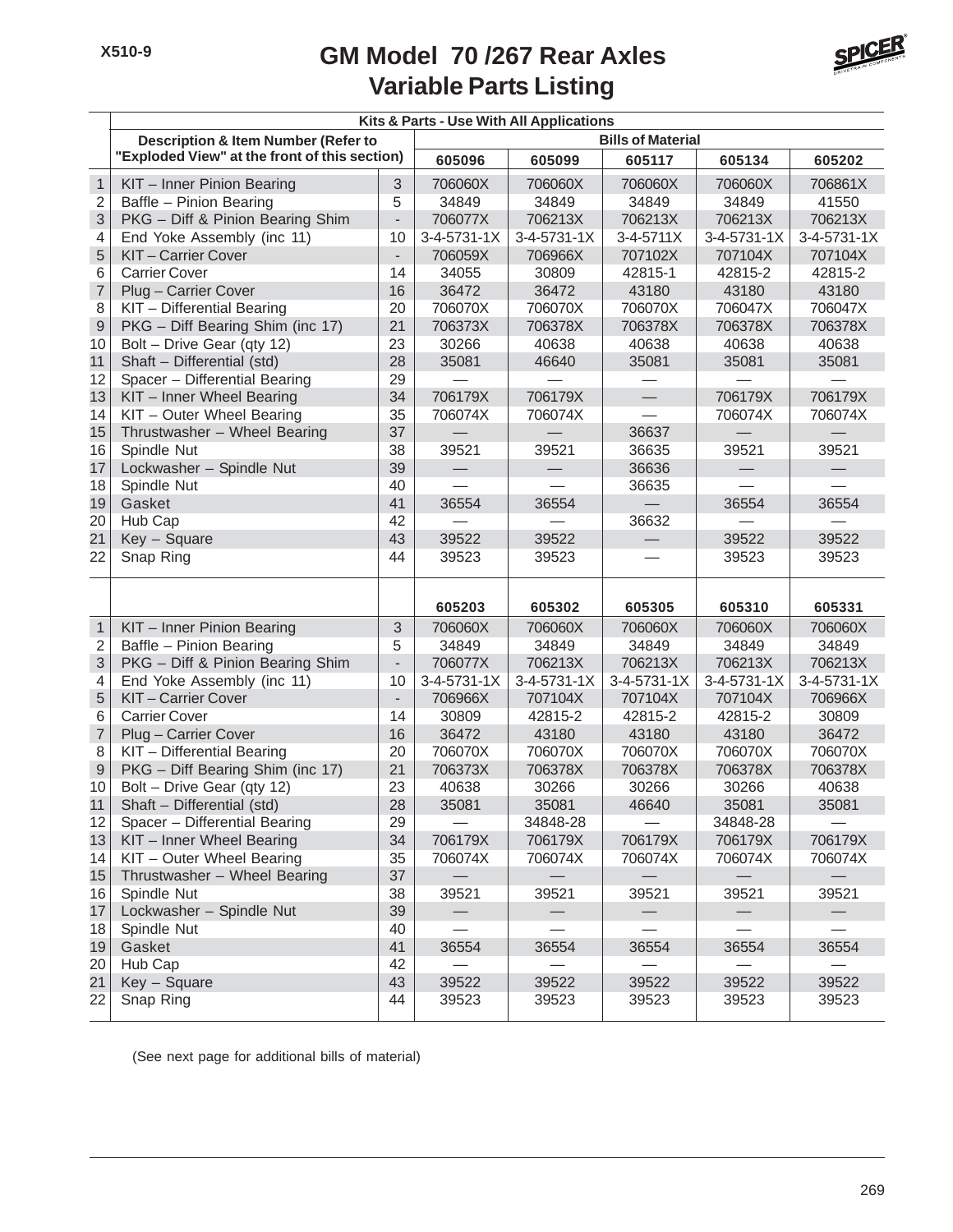

|                |                                                |                          | Kits & Parts - Use With All Applications |             |                          |                          |               |  |  |
|----------------|------------------------------------------------|--------------------------|------------------------------------------|-------------|--------------------------|--------------------------|---------------|--|--|
|                | <b>Description &amp; Item Number (Refer to</b> | <b>Bills of Material</b> |                                          |             |                          |                          |               |  |  |
|                | "Exploded View" at the front of this section)  |                          | 605345<br>605346                         | 605361      | 605363<br>605391         | 605397                   | 605415        |  |  |
| $\mathbf{1}$   | KIT - Inner Pinion Bearing                     | 3                        | 706060X                                  | 706060X     | 706060X                  | 706060X                  | 706060X       |  |  |
| $\overline{2}$ | Baffle - Pinion Bearing                        | 5                        | 34849                                    | 34849       | 34849                    | 34849                    | 34849         |  |  |
| 3              | PKG - Diff & Pinion Bearing Shim               | $\overline{\phantom{a}}$ | 706213X                                  | 706213X     | 706213X                  | 706213X                  | 706077X       |  |  |
| 4              | End Yoke Assembly (inc 11)                     | 10                       | 3-4-5731-1X                              | 3-4-5731-1X | 3-4-5711-1X              | 3-4-5731-1X              | $3-4-5711-1X$ |  |  |
| 5              | KIT-Carrier Cover                              | $\overline{\phantom{a}}$ | 707104X                                  | 707102X     | 707102X                  | 707104X                  | 707102X       |  |  |
| 6              | <b>Carrier Cover</b>                           | 14                       | 42815-2                                  | 42815-1     | 42815-1                  | 42815-2                  | 42815-1       |  |  |
| $\overline{7}$ | Plug - Carrier Cover                           | 16                       | 43180                                    | 43180       | 43180                    | 43180                    | 43180         |  |  |
| 8              | KIT - Differential Bearing                     | 20                       | 706070X                                  | 706070X     | 706070X                  | 706070X                  | 706070X       |  |  |
| $\mathsf g$    | PKG - Diff Bearing Shim (inc 17)               | 21                       | 706378X                                  | 706378X     | 706378X                  | 706378X                  | 706373X       |  |  |
| 10             | Bolt - Drive Gear (qty 12)                     | 23                       | 30266                                    | 40638       | 40638                    | 30266                    | 40638         |  |  |
| 11             | Shaft - Differential (std)                     | 28                       | 35081                                    | 35081       | 35081                    | 35081                    | 43404         |  |  |
| 12             | Spacer - Differential Bearing                  | 29                       | 34848-28                                 |             |                          | 34848-28                 |               |  |  |
| 13             | KIT - Inner Wheel Bearing                      | 34                       | 706179X                                  | 706179X     | $\qquad \qquad \qquad$   | 706179X                  | 706179X       |  |  |
| 14             | KIT - Outer Wheel Bearing                      | 35                       | 706074X                                  | 706074X     |                          | 706074X                  | 706074X       |  |  |
| 15             | Thrustwasher - Wheel Bearing                   | 37                       |                                          |             | 36637                    |                          |               |  |  |
| 16             | Spindle Nut                                    | 38                       | 39521                                    | 39521       | 36635                    | 39521                    | 39521         |  |  |
| 17             | Lockwasher - Spindle Nut                       | 39                       |                                          |             | 36636                    | $\overline{\phantom{0}}$ |               |  |  |
| 18             | Spindle Nut                                    | 40                       |                                          |             | 36635                    |                          |               |  |  |
| 19             | Gasket                                         | 41                       | 36554                                    | 36554       |                          | 36554                    | 36554         |  |  |
| 20             | Hub Cap                                        | 42                       |                                          |             | 36632                    |                          |               |  |  |
| 21             | Key - Square                                   | 43                       | 39522                                    | 39522       |                          | 39522                    | 39522         |  |  |
| 22             | Snap Ring                                      | 44                       | 39523                                    | 39523       |                          | 39523                    | 39523         |  |  |
|                |                                                |                          | 605418<br>605449                         | 605452      | 605453<br>605454         | 605456<br>506457         | 605470        |  |  |
| $\mathbf{1}$   | KIT - Inner Pinion Bearing                     | 3                        | 706060X                                  | 706060X     | 706060X                  | 706060X                  | 706060X       |  |  |
| $\overline{2}$ | Baffle - Pinion Bearing                        | 5                        | 34849                                    | 41550       | 34849                    | 34849                    | 34849         |  |  |
| 3              | PKG - Diff & Pinion Bearing Shim               | $\overline{\phantom{a}}$ | 706213X                                  | 706213X     | 706213X                  | 706213X                  | 706213X       |  |  |
| 4              | End Yoke Assembly (inc 11)                     | 10                       | $3 - 4 - 5731 - 1X$                      | 3-4-5731-1X | $3 - 4 - 5731 - 1X$      | $3-4-5711-1X$            | $3-4-5711-1X$ |  |  |
| 5              | KIT-Carrier Cover                              | $\overline{\phantom{a}}$ | 707104X                                  | 707104X     | 707104X                  | 707102X                  | 707102X       |  |  |
| 6              | <b>Carrier Cover</b>                           | 14                       | 42815-2                                  | 42815-2     | 42815-2                  | 42815-1                  | 42815-1       |  |  |
| $\overline{7}$ | Plug - Carrier Cover                           | 16                       | 43180                                    | 43180       | 43180                    | 43180                    | 43180         |  |  |
| 8              | KIT - Differential Bearing                     | 20                       | 706070X                                  | 706047X     | 706070X                  | 706070X                  | 706070X       |  |  |
| 9              | PKG - Diff Bearing Shim (inc 17)               | 21                       | 706378X                                  | 706378X     | 706378X                  | 706378X                  | 706378X       |  |  |
| 10             | Bolt - Drive Gear (qty 12)                     | 23                       | 30266                                    | 40638       | 30266                    | 40638                    | 40638         |  |  |
| 11             | Shaft - Differential (std)                     | 28                       | 35081                                    | 35081       | 35081                    | 35081                    | 43404         |  |  |
| 12             | Spacer - Differential Bearing                  | 29                       | 34848-28                                 | 42563       | 34848-28                 |                          |               |  |  |
| 13             | KIT - Inner Wheel Bearing                      | 34                       | 706179X                                  | 706179X     | 706179X                  |                          | 706179X       |  |  |
| 14             | KIT - Outer Wheel Bearing                      | 35                       | 706074X                                  | 706074X     | 706074X                  |                          | 706074X       |  |  |
| 15             | Thrustwasher - Wheel Bearing                   | 37                       |                                          |             | $\overline{\phantom{0}}$ | 36637                    |               |  |  |
| 16             | Spindle Nut                                    | 38                       | 39521                                    | 39521       | 39521                    | 36635                    | 39521         |  |  |
| 17             | Lockwasher - Spindle Nut                       | 39                       |                                          |             |                          | 36636                    |               |  |  |
| 18             | Spindle Nut                                    | 40                       |                                          |             |                          | 36635                    |               |  |  |
| 19             | Gasket                                         | 41                       | 36554                                    | 36554       | 36554                    |                          | 36554         |  |  |
| 20             | Hub Cap                                        | 42                       |                                          |             |                          | 36632                    |               |  |  |
| 21             | Key - Square                                   | 43                       | 39522                                    | 39522       | 36522                    |                          | 39522         |  |  |
| 22             | Snap Ring                                      | 44                       | 39523                                    | 39523       | 39523                    |                          | 39523         |  |  |